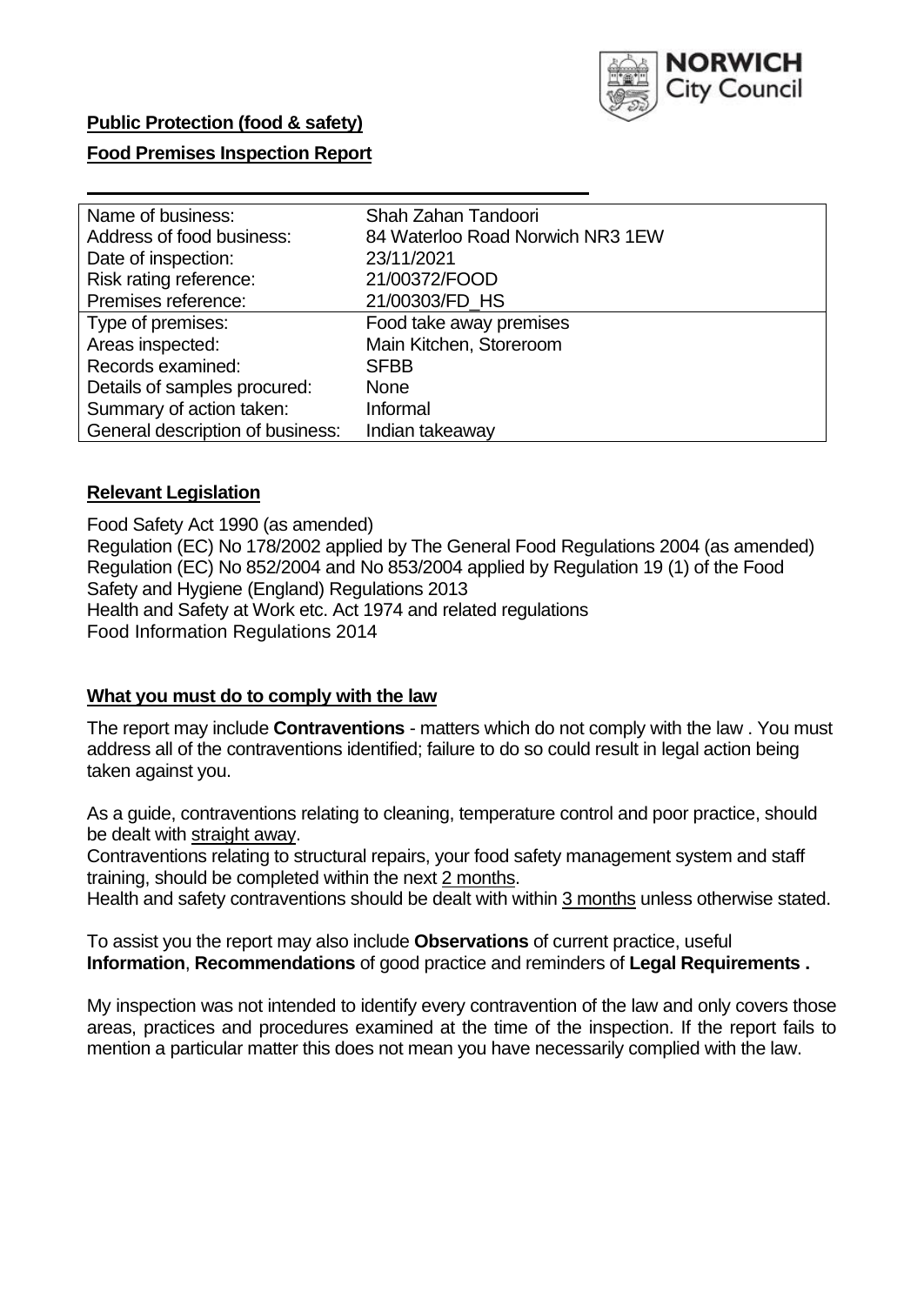# **FOOD SAFETY**

#### **How we calculate your Food Hygiene Rating:**

 The food safety section has been divided into the three areas which you are scored against for the hygiene rating: 1. food hygiene and safety procedures, 2. structural requirements and 3. confidence in management/control procedures. Each section begins with a summary of what was observed and the score you have been given. Details of how these scores combine to produce your overall food hygiene rating are shown in the table.

| <b>Compliance Area</b>                     |          |    |          | <b>You Score</b> |             |    |           |    |                |  |  |
|--------------------------------------------|----------|----|----------|------------------|-------------|----|-----------|----|----------------|--|--|
| <b>Food Hygiene and Safety</b>             |          |    |          | $\Omega$         | $5^{\circ}$ | 10 | 15        | 20 | 25             |  |  |
| <b>Structure and Cleaning</b>              |          |    | $\Omega$ | 5.               | 10          | 15 | 20        | 25 |                |  |  |
| Confidence in management & control systems |          |    | $\Omega$ | 5                | 10          | 15 | 20        | 30 |                |  |  |
|                                            |          |    |          |                  |             |    |           |    |                |  |  |
| <b>Your Total score</b>                    | $0 - 15$ | 20 |          | $25 - 30$        | $35 - 40$   |    | $45 - 50$ |    | > 50           |  |  |
| <b>Your Worst score</b>                    | 5        | 10 |          | 10               | 15          |    | 20        |    |                |  |  |
|                                            |          |    |          |                  |             |    |           |    |                |  |  |
| <b>Your Rating is</b>                      | 5        | 4. |          | 3                | 2           |    |           |    | $\overline{0}$ |  |  |

Your Food Hygiene Rating is 2 - improvement is necessary



# **1. Food Hygiene and Safety**

 law in many respects. Contraventions require your immediate attention as some are Food hygiene standards are less than satisfactory and you are failing to comply with the critical to food safety. We may revisit your business and if standards have not improved take formal enforcement action. **(Score 15)** 

## Contamination risks

**Contravention** The following exposed ready-to-eat food and or its packaging to the risk of cross-contamination with foodborne bacteria from raw meat or unwashed fruits and vegetables:

- raw foods i.e prawns were being stored next to ready-to-eat foods i.e cooked prawns
- same containers were being used for raw and ready-to-eat foods
- no designated space for storing raw foods
- uncovered foods stored in saucepans on shelving at ambient temperatures

**Contravention** You could not demonstrate effective heat disinfection of the food equipment and utensils you use for handling both raw and ready-to-eat foods.: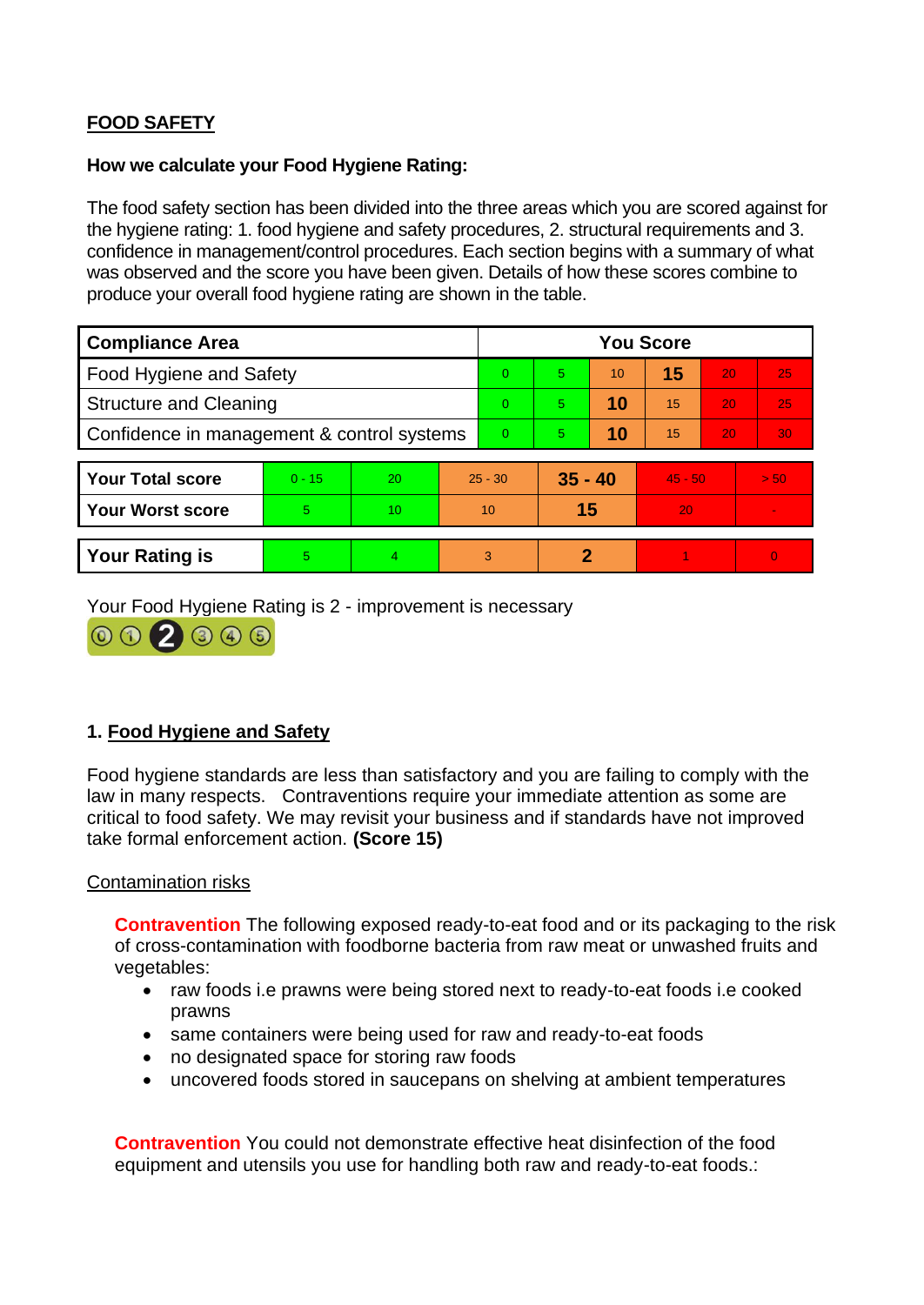- mixing bowls
- food storage containers

 injurious to health or contaminated in such a way that it would be unreasonable to **Legal requirement** At all stages of production, processing and distribution, food must be protected from any contamination likely to render it unfit for human consumption, expect it to be consumed in that state.

**Contravention** You could not demonstrate effective heat or chemical disinfection of food equipment and utensils used for both raw and ready-to-eat (RTE) foods:

 disinfection step after washing up equipment and utensils • you do not have a dishwasher and you are not using an adequate heat

**Information** The FSA has issued guidance on controlling *E.coli* 0157 through:

- the complete separation of raw and ready-to-eat food
- the correct use of wash-hand basins and thorough handwashing
- having dedicated equipment (including complex equipment) for raw and ready-to-eat foods
- thorough 2-stage cleaning and the correct use of sanitisers

and by controlling the risks posed by soil contaminated vegetables. Visit: [www.food.gov.uk](http://www.food.gov.uk/) for more information

**Guidance** If equipment and utensils (for example chopping boards, containers and tongs) are to be used for raw and RTE foods, they should be disinfected by heat or an adequate dishwasher cycle (able to reach 82°C for 15 seconds) between uses.

 **Guidance** If adequate heat disinfection (such as a dishwasher or plunge sink) is not possible, separate equipment and utensils should be used for handling raw and RTE foods. Such equipment should be easily identifiable (colour coded) and must be stored and washed separately.

## Hand-washing

**Contravention** The following indicated that hand-washing was not suitably managed:

- the drainage to the wash hand basin was inadequate
- food handler was seen washing their hands in the washing up sink

 **Information** Proper hand-washing is essential in preventing the spread of E. coli 0157 and other harmful bacteria onto food and food contact surfaces. Proper hand washing must include the following steps:

- Wet hands before applying soap
- Good hand rubbing technique
- Rinsing of hands
- Hygienic drying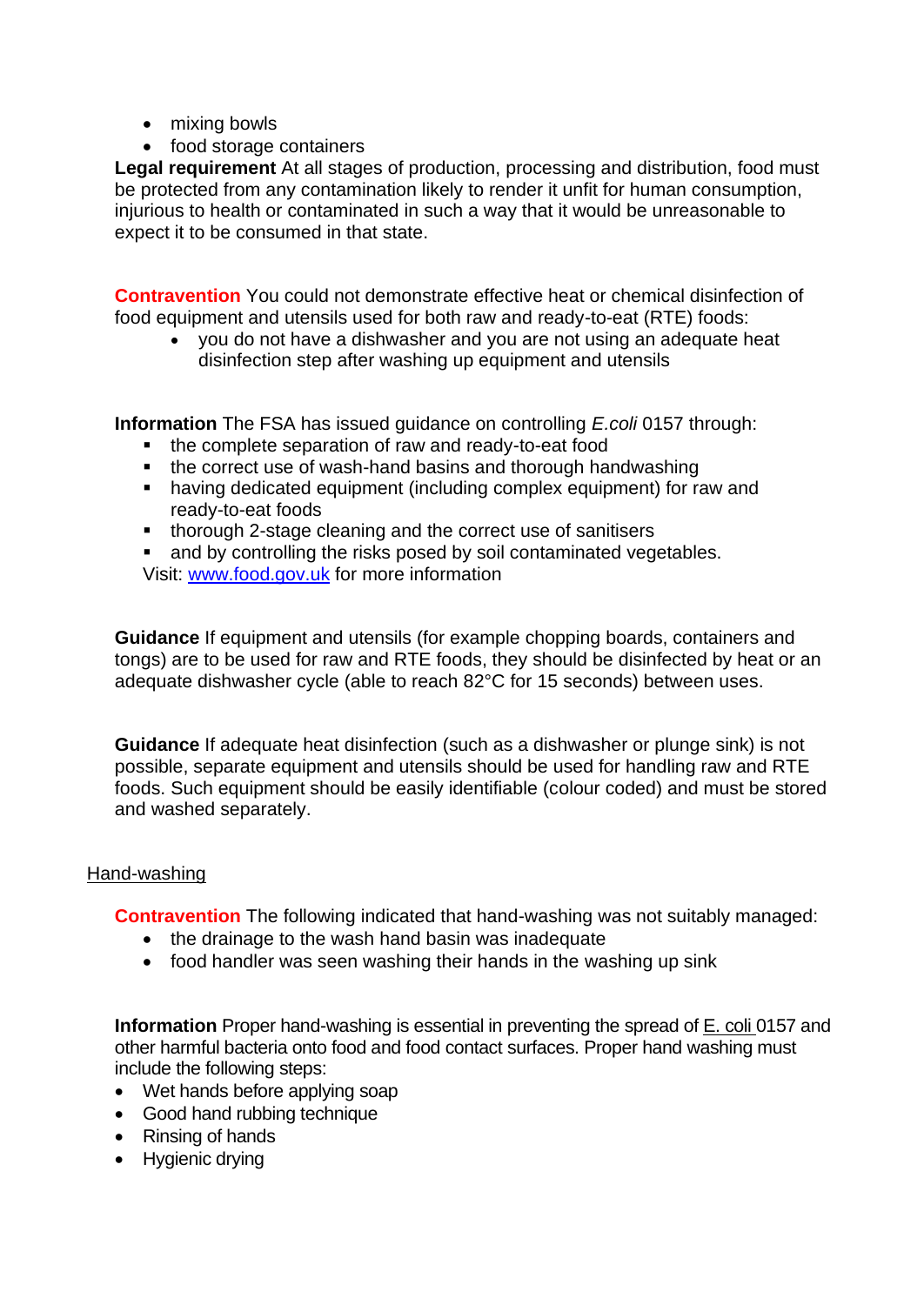## Personal Hygiene

 made difficult for food handlers to maintain sufficiently high standards of personal **Contravention** The following are examples of poor personal hygiene or where it was cleanliness:

• protective clothing was insufficient to cover everyday clothes

**Legal requirement** All persons in food handling areas must wear suitable, clean, and where appropriate protective clothing

#### Temperature Control

 **Contravention** The following evidence indicated there was a risk of bacteria growing on food:

- foods were not being stored at the temperature directed by the manufacturer
- high risk food was being left in the danger zone (8-63°C for long periods of time.
- cooked rice was being left in the danger zone (8-63°C) for long periods of time.
- hot food was not being cooled to under  $8^{\circ}$ C quickly enough cool within 1.5 hours. (90 minutes)
- high risk food was not being defrosted in the fridge

**Recommendation** Rapid cooling can be achieved by reducing the portion size, either by cutting food into smaller pieces or by decanting into several smaller shallow containers

**Legal requirement** Raw materials, ingredients, intermediate products and finished products likely to support the reproduction of pathogenic micro-organisms or the formation of toxins must not be kept at temperatures that might result in a risk to health.

 **Information** raw meat was being defrosted at room temperature in a manner that caused concern. You must have a method for defrosting meat so that food safety is maintained. This method must be covered by your food safety management review. Safe methods can include defrosting in a designated fridge.

#### Poor Practices

 **Contravention** The following matters represented poor practice and if allowed to continue may cause food to become contaminated or lead to its deterioration:

- no date labels on food of when prepared in fridges
- eggs were being stored at ambient temperatures. It is a government recommendation that eggs are stored in the fridge

 you apply labels which give a day or date that is 2 days after the day of production e.g. **Recommendation** You should have a system to identify when open or prepared foods need to be used by or discarded, to ensure the food is fit for consumption. I recommend if food is opened on Monday it should be used by the end of Wednesday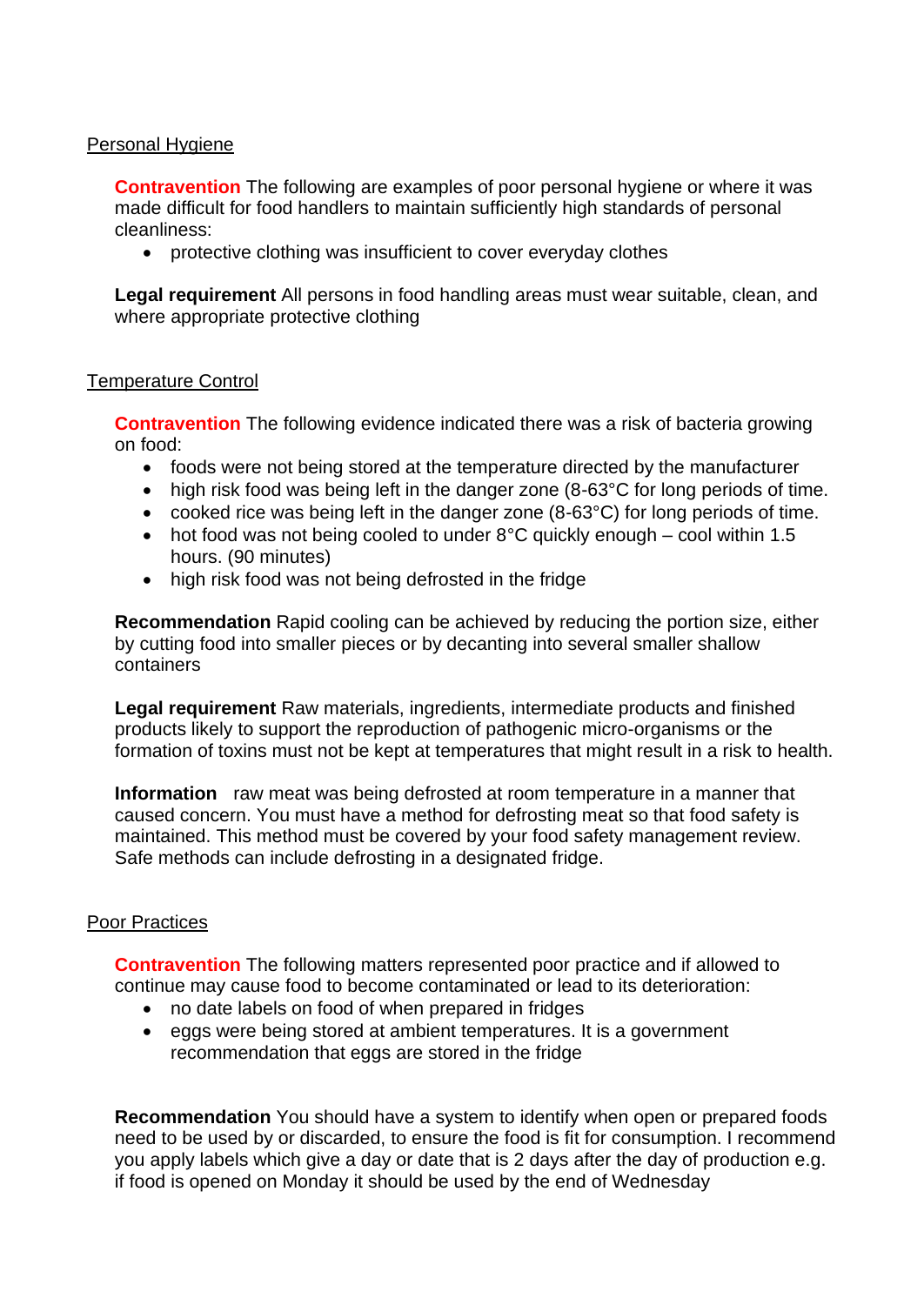# **2. Structure and Cleaning**

The structure facilities and standard of cleaning and maintenance are of a generally satisfactory standard but there are some repairs and/or improvements which are required in order for you to comply with the law. Pest control and waste disposal provisions are adequate. The contraventions require your attention; although not critical to food safety they may become so if not addressed. **(Score 10)** 

# Cleaning of Structure

**Contravention** The following items were dirty and require more frequent and thorough cleaning:

- floor/wall junctions
- around equipment feet
- behind and under equipment
- walls particularly behind food preparation surfaces
- pipework to sinks
- hand contact surfaces such as light switches and door handles

**Contravention** The following structural items could not be effectively cleaned and must be covered or made non-absorbent:

• untreated mdf or wooden shelving in storeroom

## Cleaning of Equipment and Food Contact Surfaces

**Contravention** The following items are dirty and must be cleaned:

- fridge and freezer seals
- hand contact surfaces
- interior to microwave and door
- interior bottom to fridge
- food storage containers
- container storing poppadums
- grill to side to freezer

## Cleaning Chemicals / Materials / Equipment and Methods

**Contravention** The following evidence demonstrated your cleaning materials, equipment and methods were not sufficient to control the spread of harmful bacteria between surfaces:

- two-stage cleaning not observed
- • surface sanitisers do not to conform to British Standards EN 1276:1997 or BS EN 13697:2001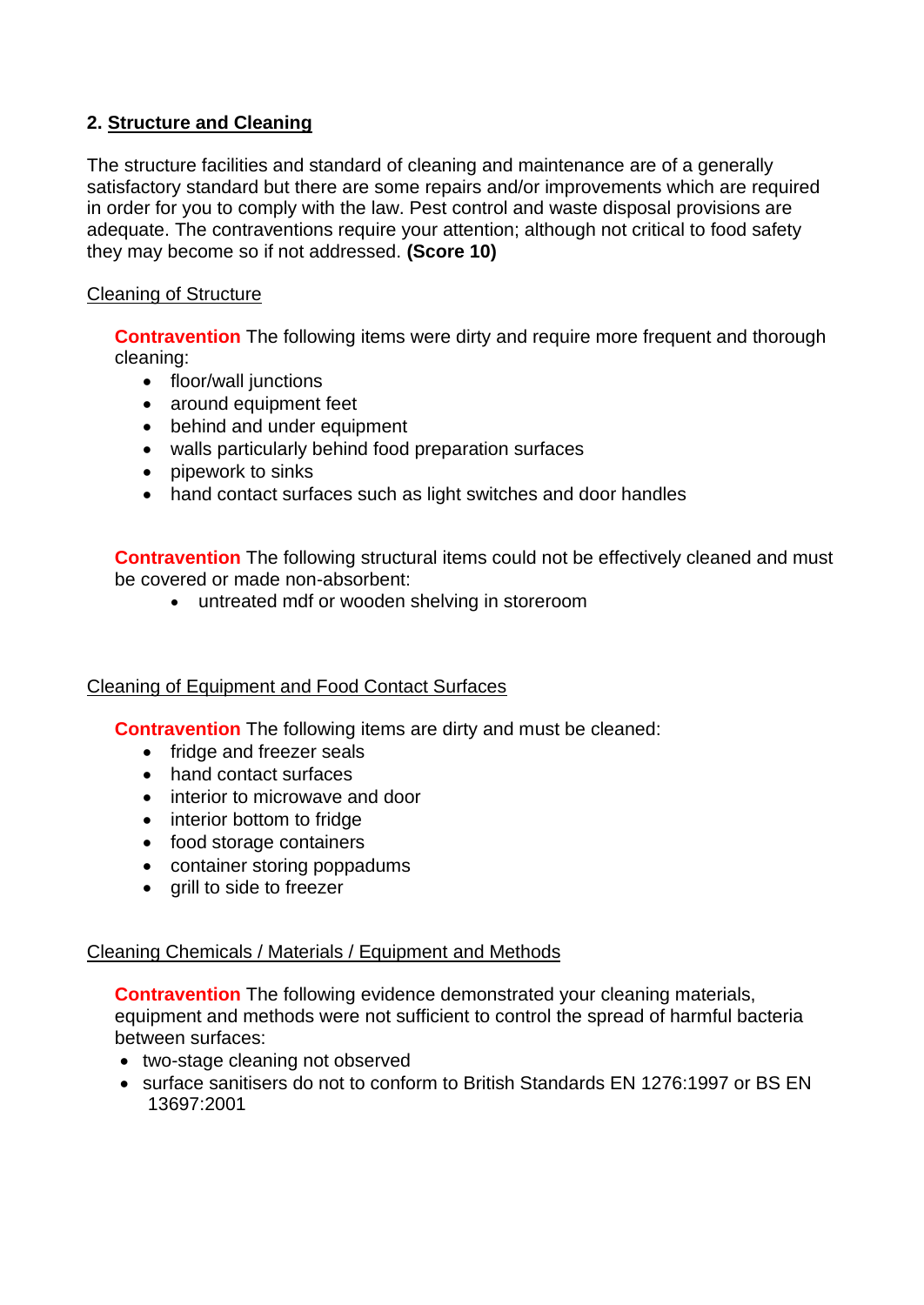**Information** Ensure you use a surface sanitiser that conforms to BS EN 1276:1997 or BS EN 13697:2001. This information should be available on the label or by contacting the manufacturer.

**Information** A surface sanitiser may be rendered ineffective if you are not following the correct dilutions or allowing a sufficient time for the product to work (contact time). Always follow the instructions on the product label.

**Information** Cardboard cannot be properly cleaned. Do not use it to cover the floor/ shelves of work surfaces in food rooms

#### **Maintenance**

 **Contravention** The following items had not been suitably maintained and must be repaired (or replaced):

- handles to fridges or freezers broken or missing
- the drainage to the wash hand basin is deficient
- flooring/wall behind chest freezer
- interior bottom to upright fridge was badly damaged
- split seals to fridge
- mastick to wash hand basin

## Facilities and Structural provision

**Contravention** The following facilities were inadequate and must be improved:

• insufficient refrigerated storage

## **3. Confidence in Management**

 There are generally satisfactory food safety controls in place although there is evidence of some non-compliance with the law. The contraventions require your attention; although not critical to food safety they may become so if not addressed. **(Score 10)** 

#### Type of Food Safety Management System Required

**Observation** You were monitoring (and recording) the temperatures of your fridges and freezers

## Food Hazard Identification and Control

**Contravention** You have not identified these food hazards or the methods of control at critical points in your operation: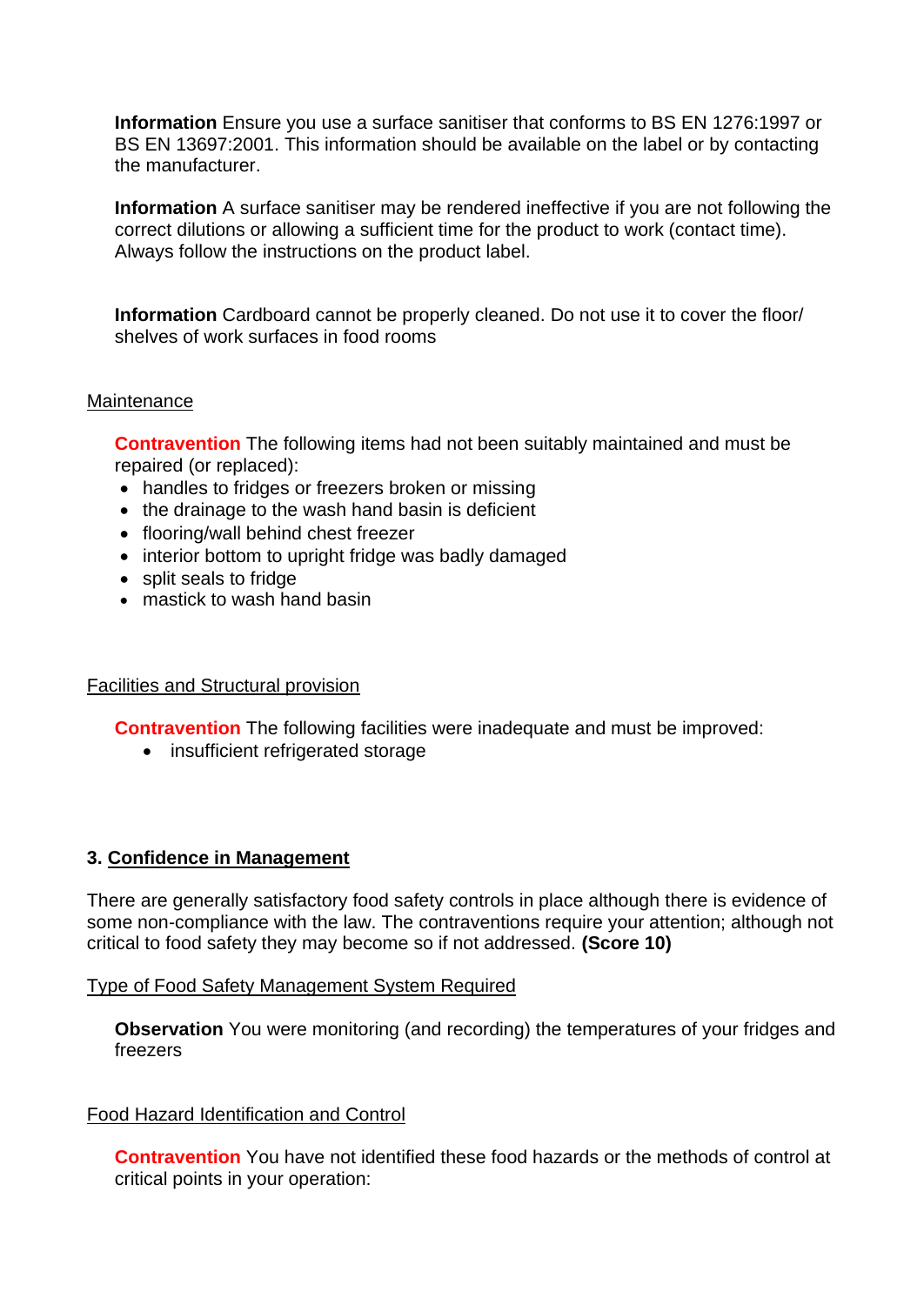- bacteria growing on food
- cross-contamination
- methods of control at critical point

**Contravention** The following Safer Food Better Business SAFE METHODS are incomplete:

- Cross-contamination
- Cleaning
- Chilling
- Cooking

**Contravention** The Management sections in your Safer food Better Business (SFBB) pack are intended to demonstrate you are in day-to-day control of the hazards to food. The following Management sections were either missing, incomplete or not up-to-date:

- cleaning schedule
- staff SFBB training records

## Proving Your Arrangements are Working Well

**Contravention** You are not working to the following safe methods in your SFBB pack::

- cross contamination/physical or chemical contamination
- personal hygiene/handwashing
- food allergies

## **Traceability**

**Observation** Your records were such that food could easily be traced back to its supplier.

## Waste Food and other Refuse

**Contravention** The following evidence suggested you were failing to dispose of fats, oils and grease appropriately:

• you do not have a contract with an approved waste oil contractor

## Infection Control / Sickness / Exclusion Policy

**Guidance** Public Health England recommends that food handlers known or suspected to be suffering from a food-borne infection or gastrointestinal illness stay away from work until symptom-free for 48 hours.